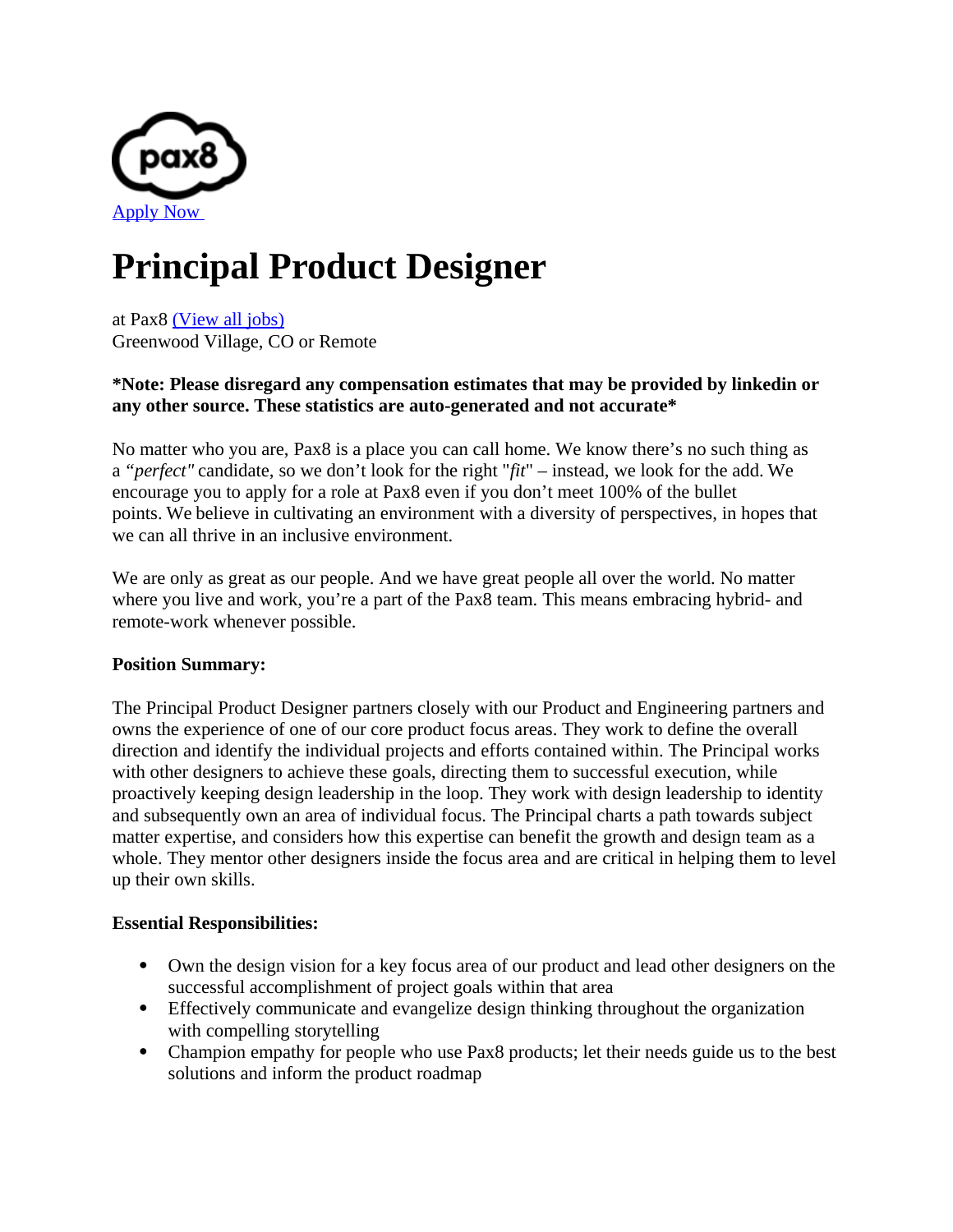- Collaborate closely with our Product and Engineering partners in an agile environment; deliver innovative design experiences to our customers at each stage of their journey
- Ensure the delivery of a consistent user experience across the product
- Take ownership of the work and responsibility for every detail, every step of the way
- Identify and own an area of personal development focus within the larger design practice
- Mentor other designers

## **Ideal Skills, Experience, and Competencies:**

- At least ten (10) years of design experience
- Experience designing products using emerging technologies for web, mobile, and other devices
- Have a broad range of skills with strengths in visual product design
- Ability to champion user-centered design principles and methodologies
- Ability to mentor and provide guidance to other designers
- Ability to grow design practices to deliver a unified product, from concept to implementation
- Experience sketching concepts, defining flows, building prototypes, or polishing final designs
- Great communication skills to advocate for the needs of the experience and manage delegation of responsibilities to make the strategy come to life
- Ability to optimize experiences through user feedback and research, contextual interviews, analytics, and competitive/analogous research
- Proactive, creative, adaptable, and collaborative
- Ability to create a range of engaging, elegant, easy-to-use, and technically feasible ideas
- Ability to show us a portfolio showcasing an appetite for designs that push boundaries and takes risks

# **Required Education & Certifications:**

B.A./B.S. in related field or equivalent work experience

### **Compensation:**

 Qualified candidates can expect a salary beginning at \$155,000 or more depending on experience

### #LI-KT1

\*Note: Compensation is benchmarked on local Denver Metro area market rates. Qualified candidates in other locations can expect a salary package that may be adjusted based off applicable cost of wages in their respective location.

At Pax8 we believe that your Total Rewards should include a benefits package that shows how much we value our greatest assets. All **FTE** Pax8 people enjoy the following benefits: